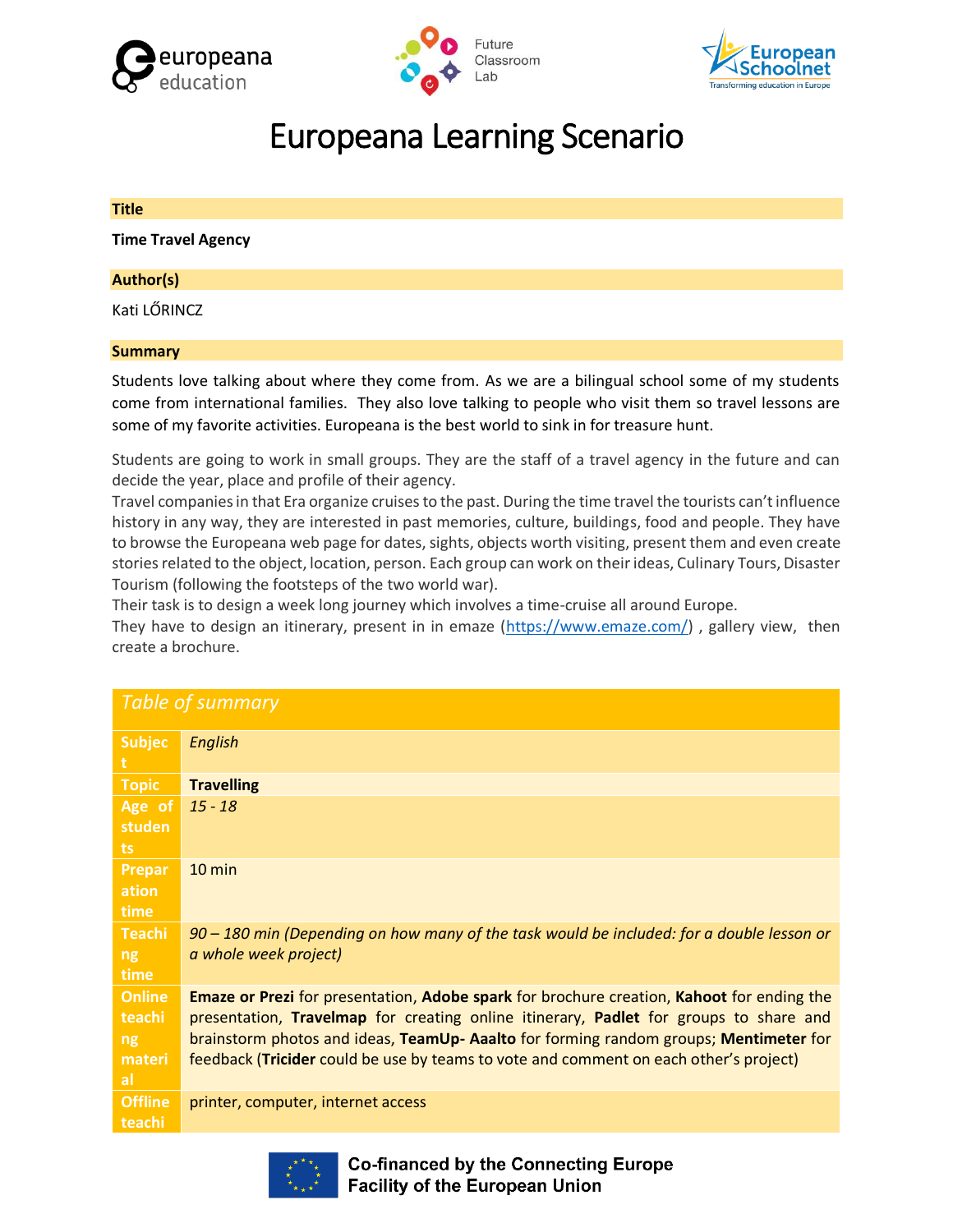





| ng,           |                                                                               |
|---------------|-------------------------------------------------------------------------------|
| materi        |                                                                               |
| <b>al</b>     |                                                                               |
| <b>Europe</b> | Sightseeing-trips:                                                            |
| ana           | https://www.europeana.eu/portal/en/search?f%5BREUSABILITY%5D%5B%5D=open&q=Lon |
| resour        | don&view=qrid&f%5BREUSABILITY%5D%5B%5D=restricted or any other location;      |
| ces           |                                                                               |
| used          | <b>Gourmet Trip using Exhibition material</b>                                 |
|               | https://artsandculture.google.com/exhibit/cake-cake/QRtG6eMd<br>and           |
|               | https://www.europeana.eu/portal/en/search?page=3&q=Food+celebration&view=grid |

#### **Licenses**

*Please indicate below which license you attribute your work with by picking one of the options below. We do NOT recommend the last option – in case you pick that one, your work will not be translatable or editable. If you include images in the learning scenario, please make sure to add the source and licenses under the pictures themselves.*

- ✓ **Attribution CC BY.** This license lets others distribute, remix, tweak, and build upon your work, even commercially, as long as they credit you for the original creation. This is the most accommodating of licenses offered. Recommended for maximum dissemination and use of licensed materials.
- **Attribution ShareAlike CC BY-SA.** This license lets others remix, tweak, and build upon your work even for commercial purposes, as long as they credit you and license their new creations under the identical terms. This is the license used by Wikipedia, and is recommended for materials that would benefit from incorporating content from Wikipedia and similarly licensed projects.
- **Attribution-NoDerivs CC BY-ND.** This license allows for redistribution, commercial and noncommercial, as long as it is passed along unchanged and in whole, with credit to you.
- **Attribution-NonCommercial CC BY-NC**. This license lets others remix, tweak, and build upon your work non-commercially, and although their new works must also acknowledge you and be noncommercial, they don't have to license their derivative works on the same terms.
- **Attribution-NonCommercial-ShareAlike CC BY-NC-SA.** This license lets others remix, tweak, and build upon your work non-commercially, as long as they credit you and license their new creations under the identical terms.
- **Attribution-NonCommercial-NoDerivs CC BY-NC-ND.** This license is the most restrictive of the six main licenses, only allowing others to download your works and share them with others as long as they credit you, but they can't change them in any way or use them commercially.

## **Integration into the curriculum**

This lesson can be used for a wide range of social studies and history topics as well. It is one of the speaking topics of all the language exams. Fits in any of English lessons.

## **Aim of the lesson**

- To learn basic vocabulary associated with planning a trip
- To be able to describe what they would like to do on holiday, modify or alter the task
- To learn a little more about where famous cities are in the world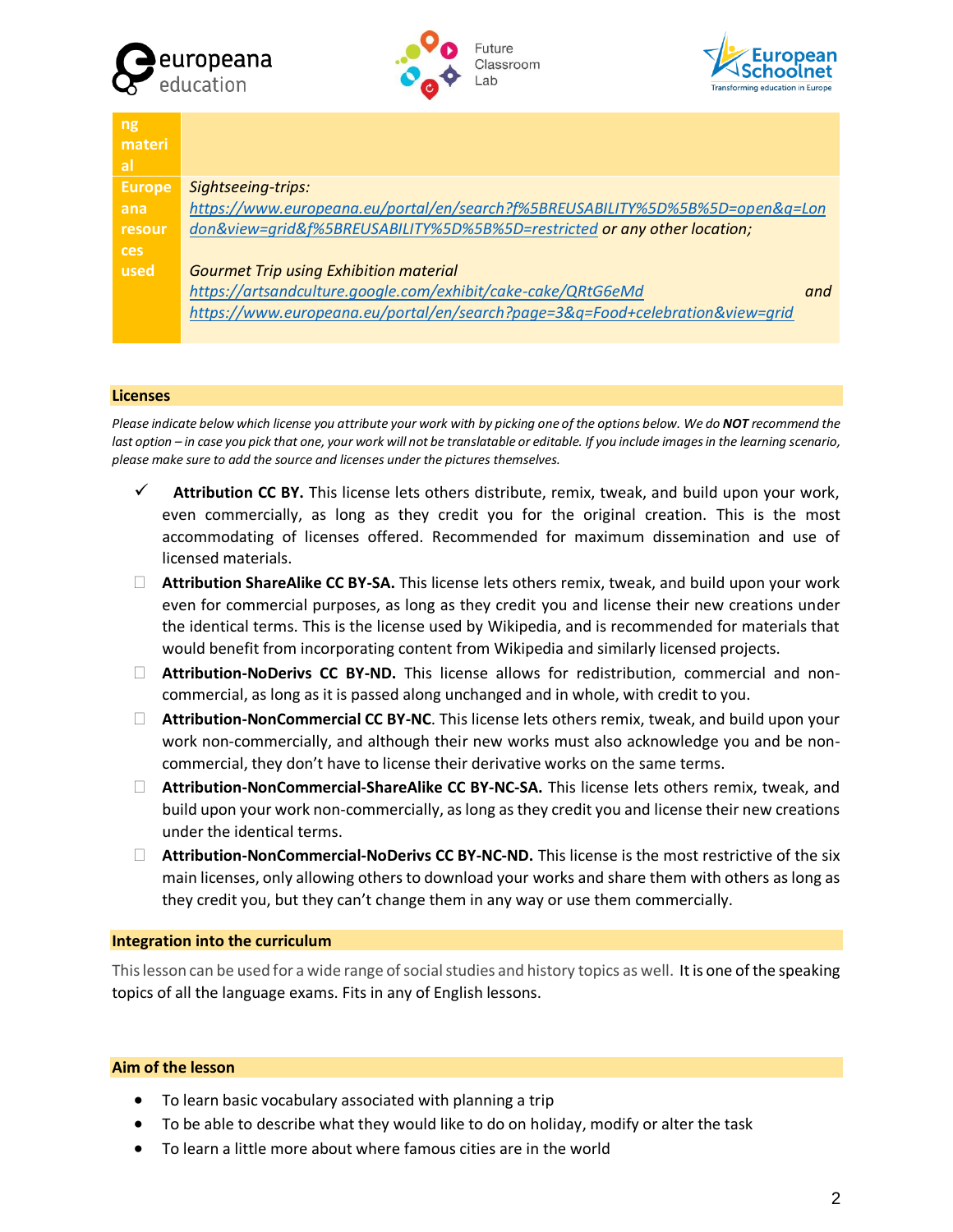





- encouraging students to use their creativity, browse on Europeana for suitable material
- learn about what makes a good travel brochure by thinking critically about brochures they have studied.
- create a brochure that demonstrates strong research skills and an understanding of the culture being explored.
- focusing on a particular grammar point based on their language proficiency (description, adjectives)

## **Trends**

*List the relevant trends that the lesson incorporates[: http://www.allourideas.org/trendiez/results](http://www.allourideas.org/trendiez/results)*

Project-Based Learning:

Flipped Classroom: students get research tasks, planning at home, students master basic concepts of topic at home. Time spent in classroom is used to reflect, discuss, develop topic.

Collaborative Learning: group work, collecting and agreeing on design, content and main theme

| 21 <sup>st</sup> century skills |                                                                                                                                                                                              |             |
|---------------------------------|----------------------------------------------------------------------------------------------------------------------------------------------------------------------------------------------|-------------|
| Creativity                      |                                                                                                                                                                                              |             |
| Collaboration                   |                                                                                                                                                                                              |             |
| Communication                   |                                                                                                                                                                                              |             |
| Information literacy            |                                                                                                                                                                                              |             |
| Media literacy                  |                                                                                                                                                                                              |             |
| Technology literacy             |                                                                                                                                                                                              |             |
| Flexibility                     |                                                                                                                                                                                              |             |
| Initiative                      |                                                                                                                                                                                              |             |
| Productivity                    |                                                                                                                                                                                              |             |
| <b>Activities</b>               |                                                                                                                                                                                              |             |
| <b>Name of</b><br>activity      | <b>Procedure</b>                                                                                                                                                                             | <b>Time</b> |
| Introduction/<br>.              | Present the Europeana Homepage. Let them search the navigation bar, 20 min<br>to a constitution in a constitution of a final constitution of the alternation of the constitution of constitu |             |

| Guidea          | menu and tabs. Form groups of three then give them key words to search        |                  |
|-----------------|-------------------------------------------------------------------------------|------------------|
| <b>Practice</b> | for. They can have 3 minutes to go through the results then present their     |                  |
|                 | results (what kind of objects they have found).                               |                  |
|                 | Explain that you are going to use the material from Europeana to start a      |                  |
|                 | travel agency and take travelers to the past. List the tasks of the lesson or |                  |
|                 | the project.                                                                  |                  |
| Preparation of  | Collects a variety of travel brochures and give each group a handful of       | $25 \text{ min}$ |
| the tasks       | brochures to explore. Explain to students that they are going to be           |                  |
|                 | designing a travel brochure, so they have to examine closely for the          |                  |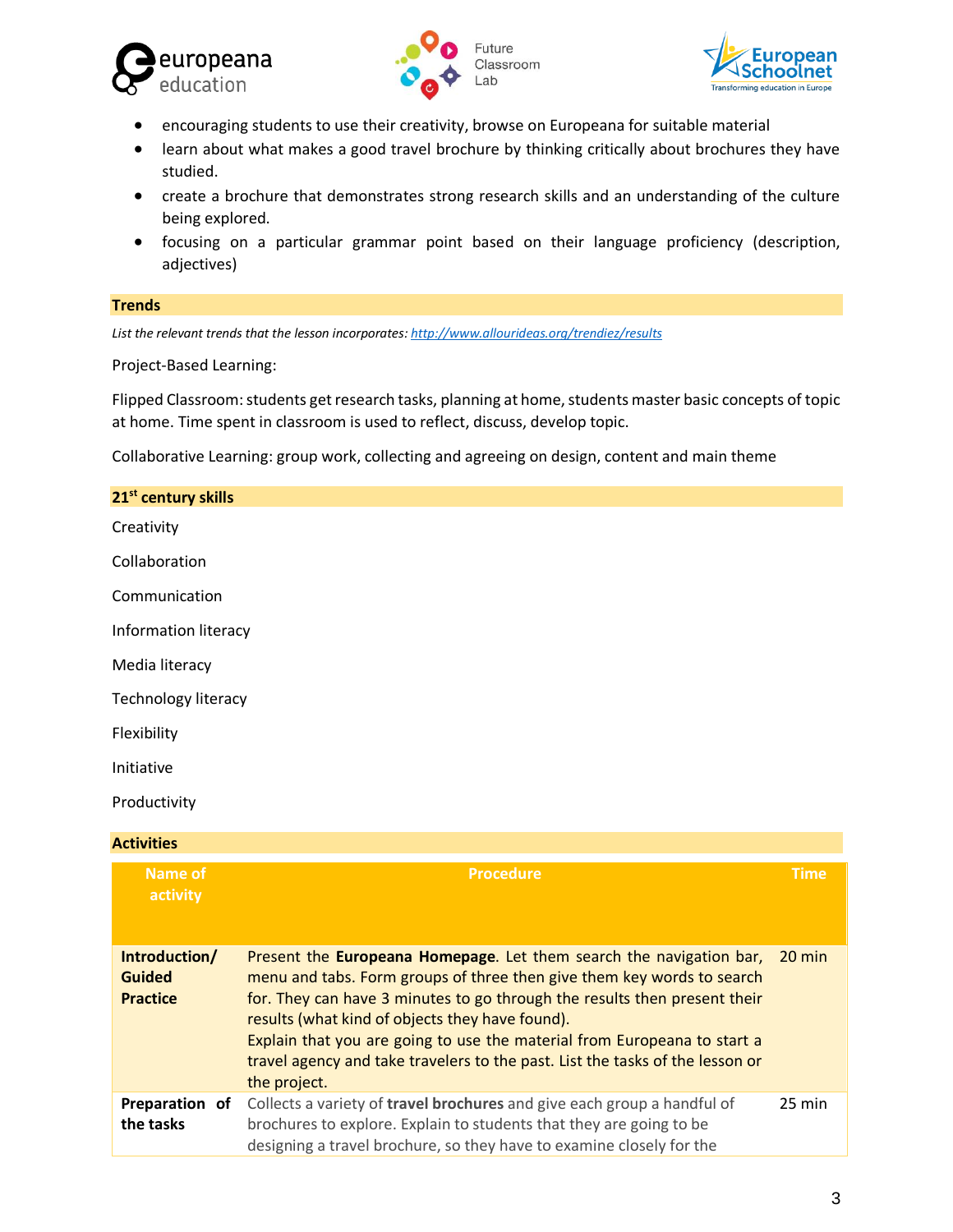





|                                                                                       | following features: layout, highlights, illustrations, style, photos,<br>information. Then ask each group to talk about one of the features: ask<br>specifically how the brochure writers use language to entice travellers;<br>what kinds of words were used (adjectives).                                                                                                                                                                                                                                                                                                                                                                                                                                                                                                                                                                                                                               |        |
|---------------------------------------------------------------------------------------|-----------------------------------------------------------------------------------------------------------------------------------------------------------------------------------------------------------------------------------------------------------------------------------------------------------------------------------------------------------------------------------------------------------------------------------------------------------------------------------------------------------------------------------------------------------------------------------------------------------------------------------------------------------------------------------------------------------------------------------------------------------------------------------------------------------------------------------------------------------------------------------------------------------|--------|
| <b>Brainstorming</b>                                                                  | They have a group work dividing the task between them - choose the topic,<br>the theme and create a common Padlet for sharing the ideas. Browse<br>Europeana for ideas (look the exhibition and collection part as well)                                                                                                                                                                                                                                                                                                                                                                                                                                                                                                                                                                                                                                                                                  | 20 min |
| <b>Planning</b>                                                                       | Use Travelmap to plan the itinerary of the journey.                                                                                                                                                                                                                                                                                                                                                                                                                                                                                                                                                                                                                                                                                                                                                                                                                                                       | 10 min |
| <b>TASK</b><br>$A$ :<br><b>DESIGN</b><br><b>AN</b><br><b>ITINERARY</b>                | The cruise takes a week - otherwise the ship runs out of fuel and hundreds<br>of tourists are stranded in a space-time warp.<br>The time ships can hop around time and space almost instantaneously, so<br>long as they have enough fuel. However, it is best to limit the number of<br>locations to visit to one per day, so that the tourists aren't overloaded with<br>site-seeing! Do not forget the travel time is one day there and back so you<br>have 6 days to visit a maximum of 6 locations.<br>Each can be a city, or a particular building or monument.<br>For research, students use the Europeana browse bar. To identify possible<br>sites and cities to visit first they have to give a date and then choose a<br>location or monument. This search should then give them an idea to<br>identify particular cities or sites that are worth visiting.<br>They design an online itinerary. | 15 min |
| <b>TASK</b><br><b>B:</b><br>PREPARE AND<br><b>DELIVER</b><br>A<br><b>PRESENTATION</b> | The groups choose the artifacts from Europeana which they would like to<br>use for their presentation and/or brochure later. They divide the material<br>(days) and comment on the chosen photos, pictures, music: where does it<br>come from, which year, details why they think it is worth visiting that<br>specific place. Then when the material is ready they prepare a presentation<br>at home (Prezi or Emaze), to show their choices and also justify the<br>inclusion of their particular selections. The presentations should show that<br>the locations they have chosen are interesting in their own right, and are<br>also important in helping tourists understand that particular piece of<br>history. They have to present the Classification, Provenance and Extended<br>information data from Europeana and be aware of the usage rights.                                              | 45 min |
| <b>TASK</b><br>C:<br><b>CREATE</b><br>A<br><b>TRAVEL</b><br><b>BROCHURE</b>           | Students create a 6-panelled travel brochures.<br>For each site there will be a photo, and a brief description of the site: when<br>does it date from? who built it (which civilization and/or state/empire, and<br>individual if known)? what was its purpose  ? why is it worth visiting (is it<br>spectacular? Interesting facts? They also give Europeana link as a source.<br>They have to check the They include artifacts that will appeal to the eyes<br>of Past Travelers. Use Adobe Spark to create the brochure.                                                                                                                                                                                                                                                                                                                                                                               | 45 min |
|                                                                                       |                                                                                                                                                                                                                                                                                                                                                                                                                                                                                                                                                                                                                                                                                                                                                                                                                                                                                                           |        |